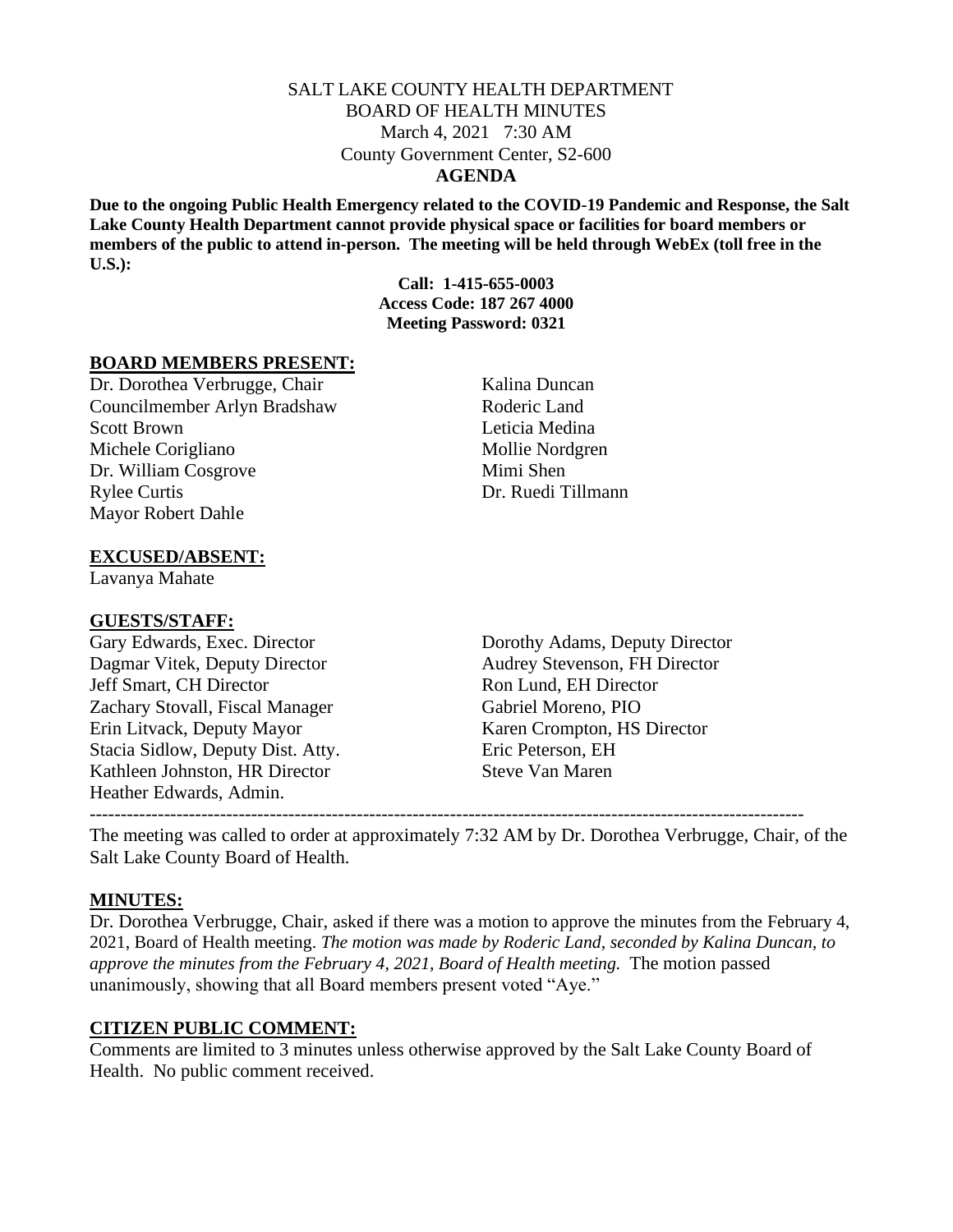Board of Health Minutes March 4, 2021 Page 2

#### **CHAIR'S REPORT:**

### *Medical Reserve Corp (MRC) Volunteer*

Dr. Verbrugge informed the Board that she joined the Medical Reserve Corp in December to assist the department with vaccine efforts. She stated that it did take about four weeks for her to complete her onboarding and she has seen that the process has become more streamlined as the department has worked to onboard a number of volunteers into the program. She has worked in both scheduling and vaccinating at the Maverik Center and Mountain America Expo Center.

### *Health Department Executive Director Recruitment*

Dr. Verbrugge informed Board members that the recruitment for the Executive Director closed and the County received 46 applicants. The interview committee will consist of herself, Kalina Duncan, Scott Brown, Karen Crompton, and Erin Litvack for the first round of interviews and they will meet after the meeting to determine which candidates are fully qualified and should receive an interview and first interviews will be scheduled the week of March 15, 2021. Dr. Verbrugge stated that the second interviews will take place mid-April.

### **DIRECTOR***'***S REPORT:**

### *Board Member Thank You*

Gary informed Board members and thanked Michele Corigliano who provided a coffee pot for the employees working at the Maverik Center mass vaccination site.

### *COVID-19 Transmission Index*

Gary informed Board members that Salt Lake County will move from the high transmission index to the moderate level today, by meeting two of three metrics for case rates, positivity rates, and ICU utilization. Moderate transmission level means face coverings are still required, 6-foot social distancing with others outside same household is a recommendation, recommendation for gathering sizes goes from 10 to 25, and restaurant tables no longer have to be 6-feet apart, although separate parties do have to maintain 6-foot social distancing in waiting areas.

# *COVID-19 Vaccination Update*

Gary informed Board members that the department continues to be flexible as new priority groups are phased in for receiving vaccines. The department began using Vaccinate Utah, a state scheduling system, for COVID vaccination on March 1 and the employees are working to adapt to the new system and assist the public with scheduling and administering vaccines. The department continues to receive compliments regarding the work being done with the mass vaccination sites. Over the past week there were 30,000 individuals vaccinated which is about 5,000 per day.

# *Healthy Lifestyles Incentive Program*

Gary announced that the Healthy Lifestyles Incentive Program, which is the county's employee wellness program operated by the Health Department, recently received a platinum award from the Utah Worksite Wellness Coalition, which is the highest award given. This team continues to promote employee wellness and provide important information regarding physical, emotional, and mental health.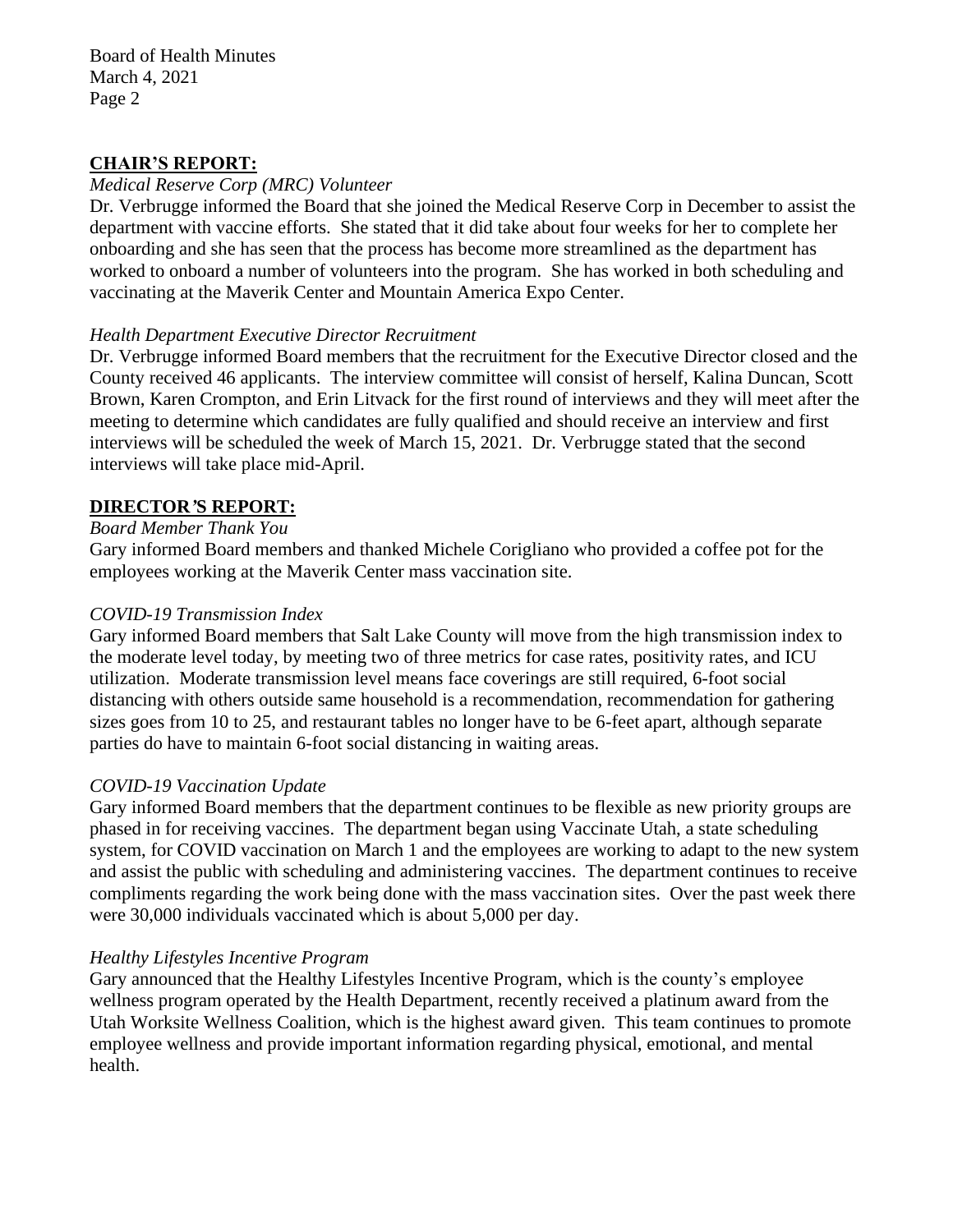Board of Health Minutes March 4, 2021 Page 3

# **LEGISLATIVE UPDATE:**

Gary distributed and reviewed a list of legislative bills/titles of interest to the department. Bills included:

- H.B. 12, *Deceased Voter Amendments*; Rep. Winder
- H.B. 13, *School and Child Care Center Water Testing Requirements,* Rep. Handy
- H.B. 93, *Youth Suicide Prevention Program Amendments,* Rep. King
- H.B. 94, *Microenterprise Home Kitchen Amendments,* Rep. Watkins
- H.B.117, *Vaccine Reporting Requirements,* Rep. Ward
- H.B. 126, *Licensing Amendments,* Rep. Brammer
- H.B. 132, *Sanitation Amendments,* Rep. Ballard
- H.B. 148, *Alcohol Education Amendments,* Rep. Stenquist
- H.B. 149, *Health Care Amendments,* Rep. Ward
- H.B. 194, *Diabetes Prevention Program*, Rep. Harrison
- H.B. 233, *Education Immunization Modifications*, Rep. Strong
- H.B. 266, *Cosmetology Amendments,* Rep. Pierucci
- H.B. 294, *Pandemic Emergency Health Coordinating Council,* Rep. Ray
- H.B. 365, *State Agency Realignment,* Rep. Welton
- S.B. 93, *Emissions Test Amendments,* Sen. Mayne
- S.B 134, *Tobacco Regulation Amendments,* Sen. Bramble
- S.B. 146, *Emissions Testing Amendments,* Sen. Bramble
- S.B. 187, *Local Education Agency Policies Amendments,* Sen. Winterton
- S.B. 189, *Tobacco Retailer Amendments,* Sen. Vickers
- S,B. 195, *Emergency Response Amendments,* Sen. Vickers
- S.B. 212, *Health Departments Review Task Force,* Sen. Anderegg
- H.C.R 6, *Concurrent Resolution Recognizing COVID-19 Efforts*; Rep. Ward

For more detailed information, please see a hardcopy of the handout included in the Board of Health meeting folder.

# **BUDGET UPDATE:**

Zachary Stovall, Fiscal Manager, reviewed the 2020 budget review through a PowerPoint presentation. Slides included:

- 2020 Fiscal Year End
- Health Fund Balance Projection

Zach informed Board members that the department will be submitting a 2021 budget adjustment request that will be sent to the County Council for approval in coming weeks and he will update the Board at a future meeting.

For more detailed information, please see the hardcopy of the presentation included in the Board of Health meeting folder.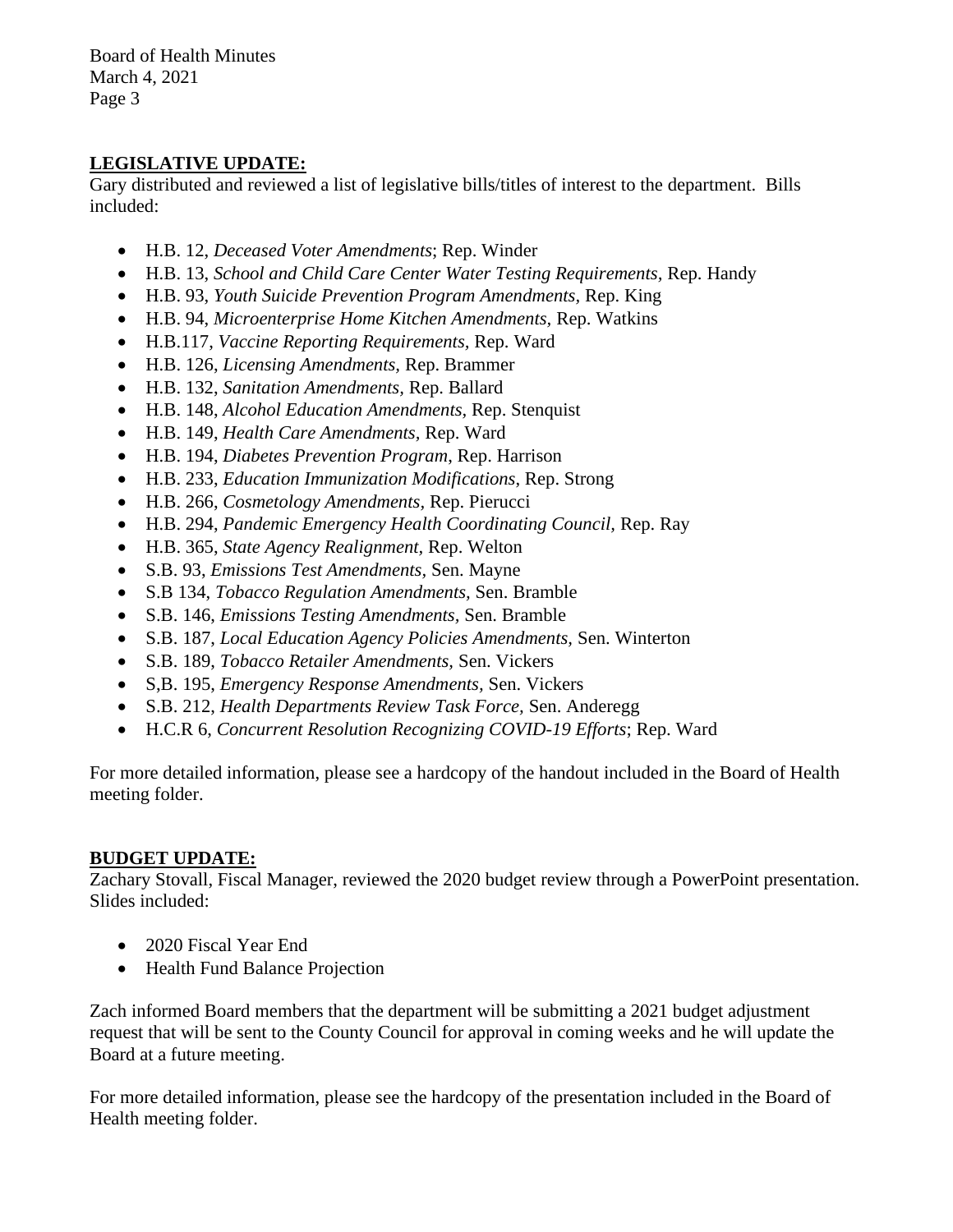# **HEALTH REGULATION #8 AUTOMOTIVE DISMANTLER/RECYCLER & SCRAP METAL RECYCLING FACILITIES:**

Ron Lund, Environmental Health Director, presented proposed amendments to Health Regulation #8, *Automotive Dismantler/Recycler & Scrap Metal Recycling Facilities,* and asked the Board to open the regulation for a thirty (30) day public comment period and assign a hearing officer. The proposed amendments extend the sunset provision for an additional year and he informed Board members that the department reached out to stakeholders for approval of this extension. Dr. William Cosgrove stated that he had been the hearing officer for this regulation in previous public hearings and is willing to participate again.

Dr. Verbrugge asked if there was a motion to open Health Regulation #8, for a thirty (30) day public comment period and assign Dr. William Cosgrove as the hearing officer. *The motion was made by Scott Brown, seconded by Dr. William Cosgrove, to open Health Regulation #8 for public comment and assign Dr. Cosgrove as hearing officer.* The motion passed unanimously, showing that all Board members present voted "Aye."

For more detailed information, please see the hardcopy of the draft regulation and summary of changes included in the Board of Health meeting file folder.

# **HEALTH REGULATION #14 WATERSHED REGULATION:**

Ron Lund, Environmental Health Director, informed the Board that section 4.3.3 (i) of Health Regulation #14, *Watershed Regulation,* requires a homeowner in a protected watershed area to receive a watershed pet permit and obtain a \$100 bond from Salt Lake County Animal Services to ensure compliance with regulation provisions related to pets in the watershed areas. Currently, the Salt Lake County Animal Services Division is not issuing the bonds and the department is requesting Board approval to continue approving these applications for pets in the watershed areas without the bond from Animal Services. Ron informed Board members that the department will be working to amend the regulation and will ask the Board to open it for a public hearing at a future Board meeting.

Dr. Verbrugge asked if there was a motion to approve the department approving applicants for pets in the watershed areas without the bond requirement, as outlined in Health Regulation #14. *The motion was made by Councilmember Bradshaw, seconded by Dr. Ruedi Tillman, to approve the department approving applicants for pets without the bond requirement.* The motion passed unanimously, showing that all Board members present voted "Aye."

# **COVID-19 UPDATE:**

Dagmar Vitek, Deputy Director, informed Board members that the department continues to see a decrease in cases and currently the 14-day case rate is 280/100,000 with a 9% positivity rate and 74% ICU utilization rate. She stated that 14% of the county population has been vaccinated and to reach herd immunity 70-80% of the population needs to be fully vaccinated and the department continues to investigate variant cases that are in the population and with several cases being investigated in the county. Testing continues at the Maverik Center overflow lot and has increased over the last week with an average of 120 tests per day and about a 15% positivity rate.

Gary informed the Board that the department continues to increase the number of vaccines given weekly at the three mass vaccination clinics located at the Maverik Center, Mountain America Expo